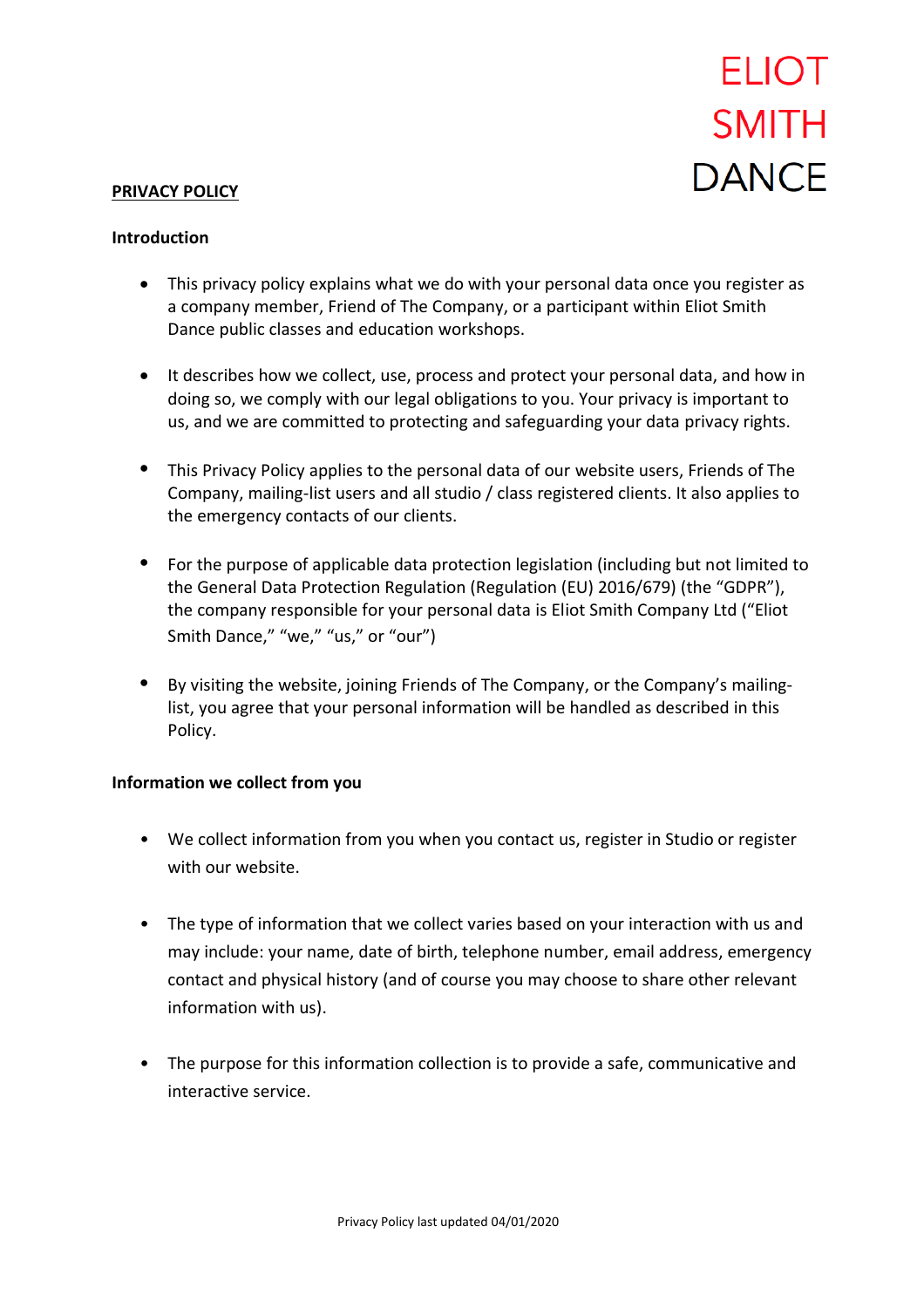## **How we use your information**

We use your information, including your personal information, for the following purposes:

- To provide our services to you, to communicate with you about your use of our services, to respond to your inquiries, to fulfil your orders, and for other customer service purposes.
- For marketing and promotional purposes. For example, as permitted by applicable law, we may use your information, such as your email address or mailing address , to send you news and newsletters, special offers, and promotions.
- To administer surveys and questionnaires.

## **How we store your personal data and data security**

• The transmission of information via the internet is not completely secure. Although we will do our best to protect your personal data, we cannot guarantee the security of your data transmitted to our site; any transmission is at your own risk. Once we have received your information, we will use strict procedures and security features to try to prevent unauthorised access.

## **Disclosure of your information**

• We will not disclose your personal data to anyone except as described in this notice.

## **Your Rights**

- Where applicable, you may have certain rights under data protection legislation, including the right to object to direct marketing and the right to see the personal information held about you, and you may ask us to make any necessary changes to ensure it is accurate and up-to-date. If, where applicable, you would like a copy of the personal information we hold about you, please contact us at info@eliotsmithdance.com.
- You may modify / update your registration form at the beginning of each new term. Please note that copies of information that you have updated, modified or deleted